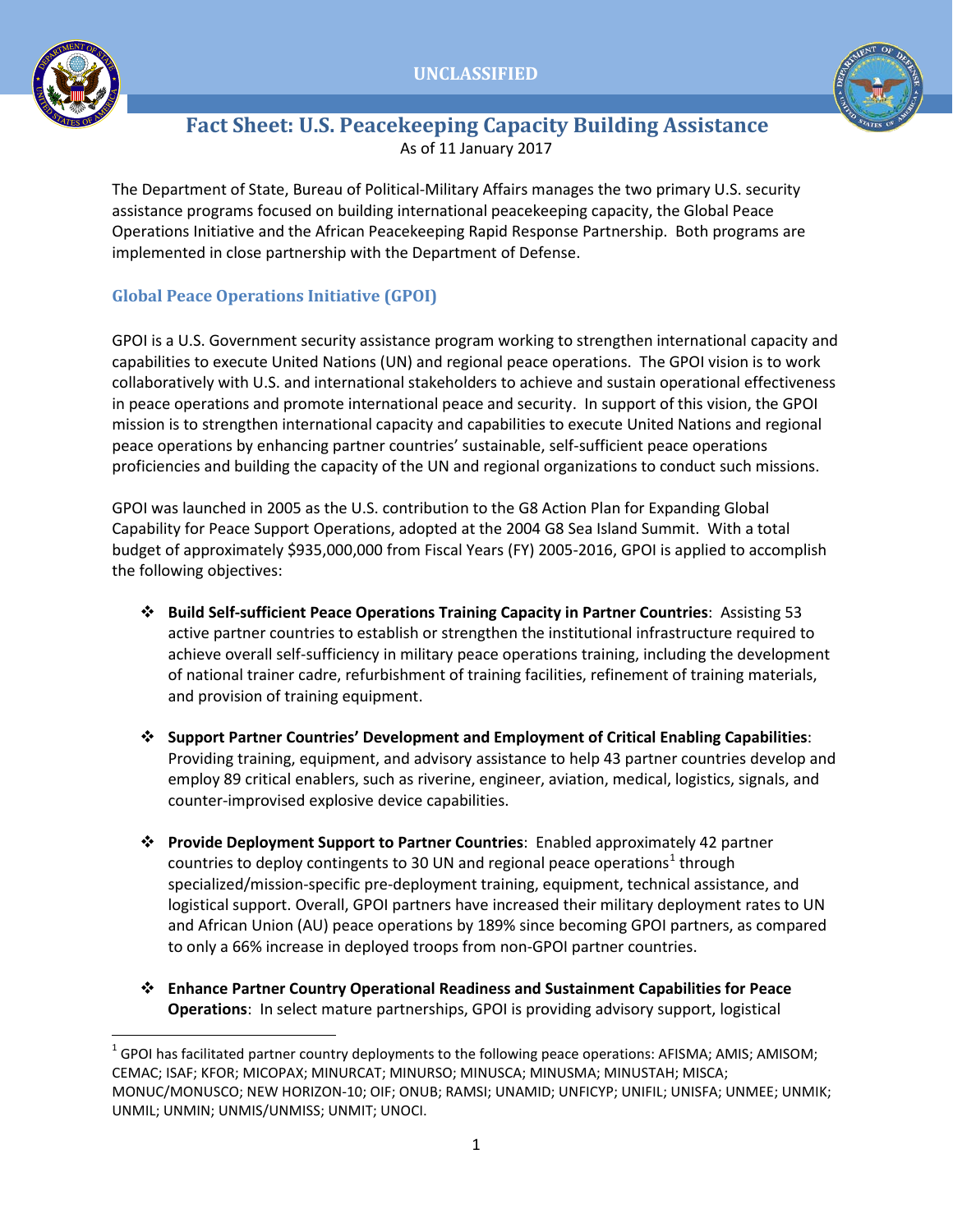



training, technology enablers, and in-mission training/mentoring to improve and maintain operational readiness capabilities to deploy to, and sustain units in peace operations.

#### **Promote the Role of Women and Enhance Gender Integration in Peace Operations**:

- $\triangleright$  Trained more than 6,500 female peacekeepers since 2005.
- $\triangleright$  Supporting regional training events specifically focused on gender integration and women, peace, and security in four regions.
- $\triangleright$  Incorporating training related to the prevention and response to gender-based violence into the majority of training activities and exercises.
- From August 2011 to August 2016, GPOI partners have increased their deployment of female military peacekeepers by 62%, as compared to a 24% decreased among non-GPOI partners. Likewise, GPOI partners increased their deployment of female FPU peacekeepers by 75%, as compared to a 71% decrease among non-GPOI partners.
- **Build UN and Regional Organization Capabilities**: GPOI provides assistance to build the UN and regional organization capabilities to strengthen peace operations. For example:
	- **UN**: GPOI has funded 15 projects to help the UN develop materials, standards, and training events and to provide advisory and technical assistance to the UN. This assistance focused on strengthening UN:
		- Doctrine, guidance, and training materials related to the protection of civilians (to include child protection and the prevention and remediation of sexual and gender-based violence/conflict-related sexual violence);
		- Training courses for women protection advisors/gender advisors, sector commanders and staff officers, POC mobile training teams, table top exercises, and UN trainers;
		- Ability to conduct Assessment and Advisory Visits to GPOI partner countries ; and
		- Standards for UN military units.
	- **Regional Organizations**: GPOI funding is employed in building the capacity of the AU through advisory support and developing the communications capabilities between three regional headquarters in Africa – the AU, the Economic Community of West African States (ECOWAS), and the Economic Community of Central African States (ECCAS).
- **Support Efforts to Build Formed Police Unit Capabilities through Italy's Center of Excellence for Stability Police Units (COESPU):** Providing financial, technical, and staffing support to COESPU, the Italian-led center that facilitates the training of formed police unit leaders and trainers. Overall, GPOI partner police contributing countries (PCCs) have increased their FPU deployments by 13.6% over the past five years, while non-GPOI partner PCCs have actually experienced a decrease of 2.1% in FPU deployments during the same period of time. The U.S. Department of State Bureau for International Narcotics and Law Enforcement (INL) is the lead for police and FPU training.

#### **African Peacekeeping Rapid Response Partnership (APRRP)**

Through APRRP which began in FY 2015, the Administration intends to invest \$110 million per year for three to five years to build, strengthen, and institutionalize capabilities to generate and rapidly deploy peacekeepers in six initial partner countries: Ethiopia, Ghana, Rwanda, Senegal, Tanzania, and Uganda.